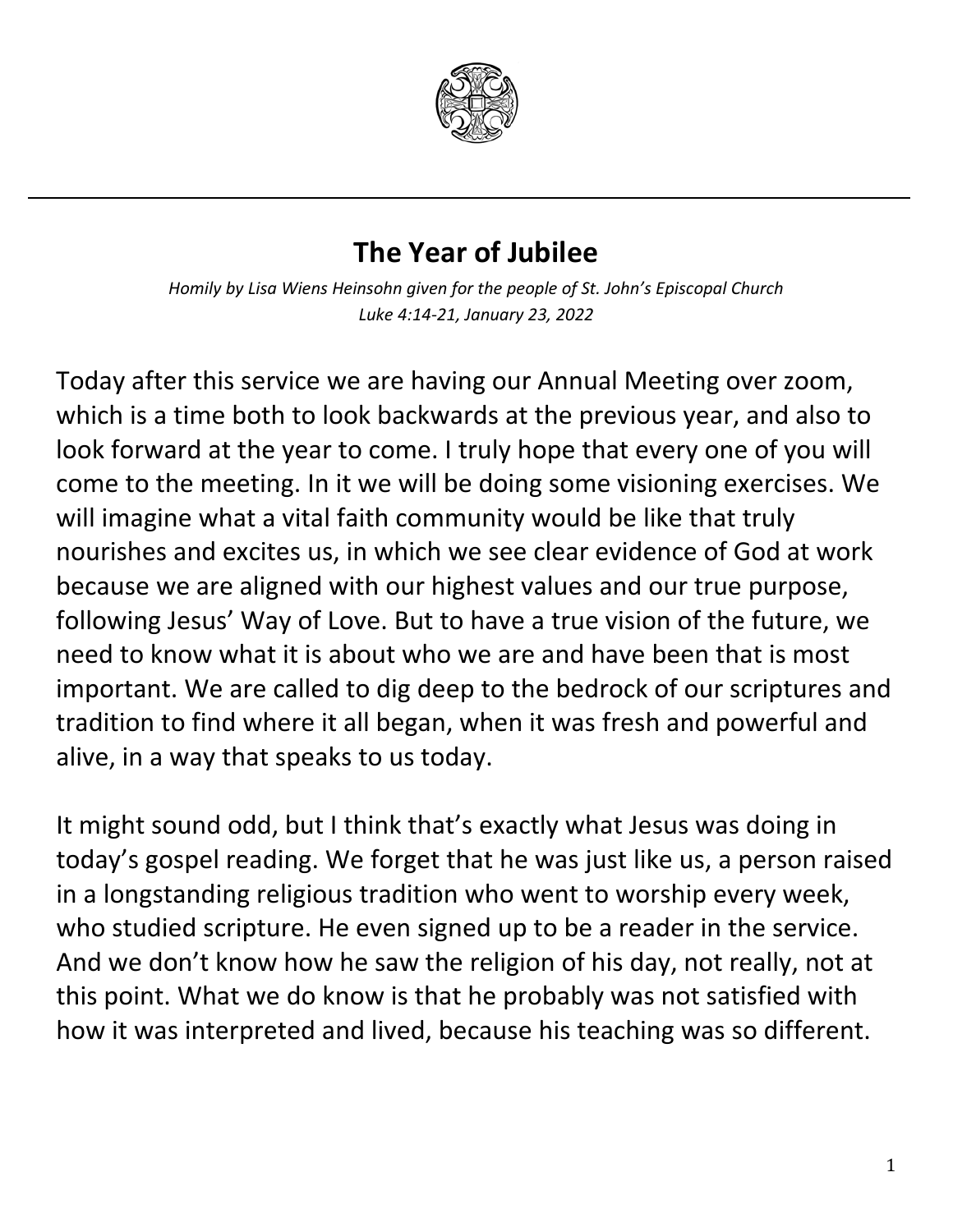I was speaking with a friend this week, another priest from the Episcopal Church in Minnesota, who described something she called existential emptiness. She said that condition is like standing in front of the fridge wanting something, opening the door, and not seeing anything in there that looks good. So then you think of calling a friend, but that doesn't feel right either. You know you need and want something, but nothing in the world around you seems to touch that place. We've all felt this way at times, including about church. I don't know if that was how Jesus felt when he looked at how his synagogue operated, but in today's story, when he opened the scriptures, he found the place in the prophet Isaiah that did speak to him, powerfully. It was about the Spirit of God anointing him to bring good news to the poor, release for the captives, sight for the blind, to let the oppressed to free, to proclaim the year of God's favor. And maybe he couldn't even describe why that spoke to him so powerfully, not just yet. But he knew that that scripture was meant to be about right here, and right now. "Today this scripture has been fulfilled in your hearing," he said. They were meant not just to believe in but to experience liberation, good news and healing in their actual lives.

This liberation, good news and healing is expressed in the overarching mission of the church to love God, our neighbors and ourselves. What does love really mean to you? For me today, I understand love to mean seeing the sacred light of all beings including ourselves, and learning to embody that divine light as Jesus did, whose love makes that possible. Not only are all sacred, but we are all profoundly interconnected. From that place of profound connection we see that no one can flourish until all can flourish, and so we will not rest until all captives are freed, all oppressed are released. In the words of John Philip Newell, we are called to cultivate a sacred imagination "to help us remember the curve of oneness from which we have come. This will strengthen us in the sacred work of seeking true relationship with one another and the earth."<sup>[1](#page-1-0)</sup>

<span id="page-1-0"></span> <sup>1</sup> John Philip Newell, *Sacred Earth, Sacred Soul* (Harper One, 2021) at 145.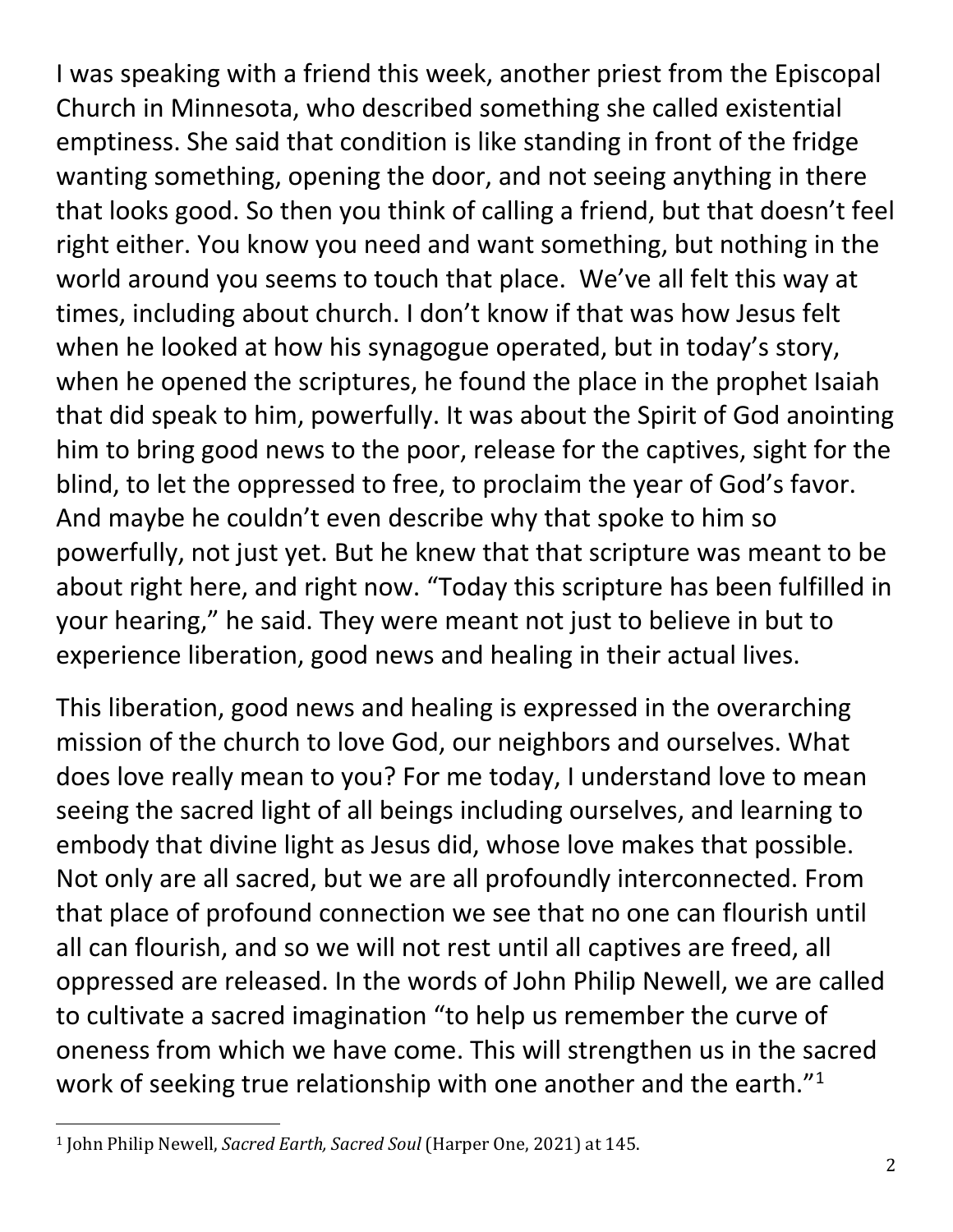Newer St. John's member Tabitha Kyambadde shared with me a story about an anthropologist who proposed a game to African tribal children. He placed a basked of sweets near a tree and had the children stand 100 meters away. He said whoever reached the basket first would get all the sweets. So what do you think they did? The children held hands and ran together toward the tree, divided the sweets equally and enjoyed them. When the anthropologist asked them why they did so, they answered, "Ubuntu" – which meant, how can one be happy when the others are sad? It also means, "I am because we are." This reality, *ubuntu*, doesn't come from an intellectual concept but from the experience of the heart in relationship with others. In the Lakota tradition, they say *mitakuye o'yasin*, which means "for all my relatives"—including our sisters the crickets and our brother sun and the mosquito nation and all people everywhere.

So this sense of divine light and relationship, connection, is the deepest place from which we begin. As many of you know, after the murder of George Floyd and a long period of learning and discernment, St. John's felt the Spirit was calling us to center the work of racial justice and healing at our church. But the thing we are centering at St John's is greater and larger than that, although it does include racial justice. We are centering an embodied, nondual, relational love that liberates and heals ourselves and the world. This is about seeing the *ubuntu*, the Beloved Community, the love of God, neighbor and ourselves that we are made for. This includes racism, but it also includes healing the earth, healing our relationship with ourselves and one another. It is about healing from blindness, and recognizing the ways we have imprisoned parts of others and ourselves that we deemed unworthy or unsafe.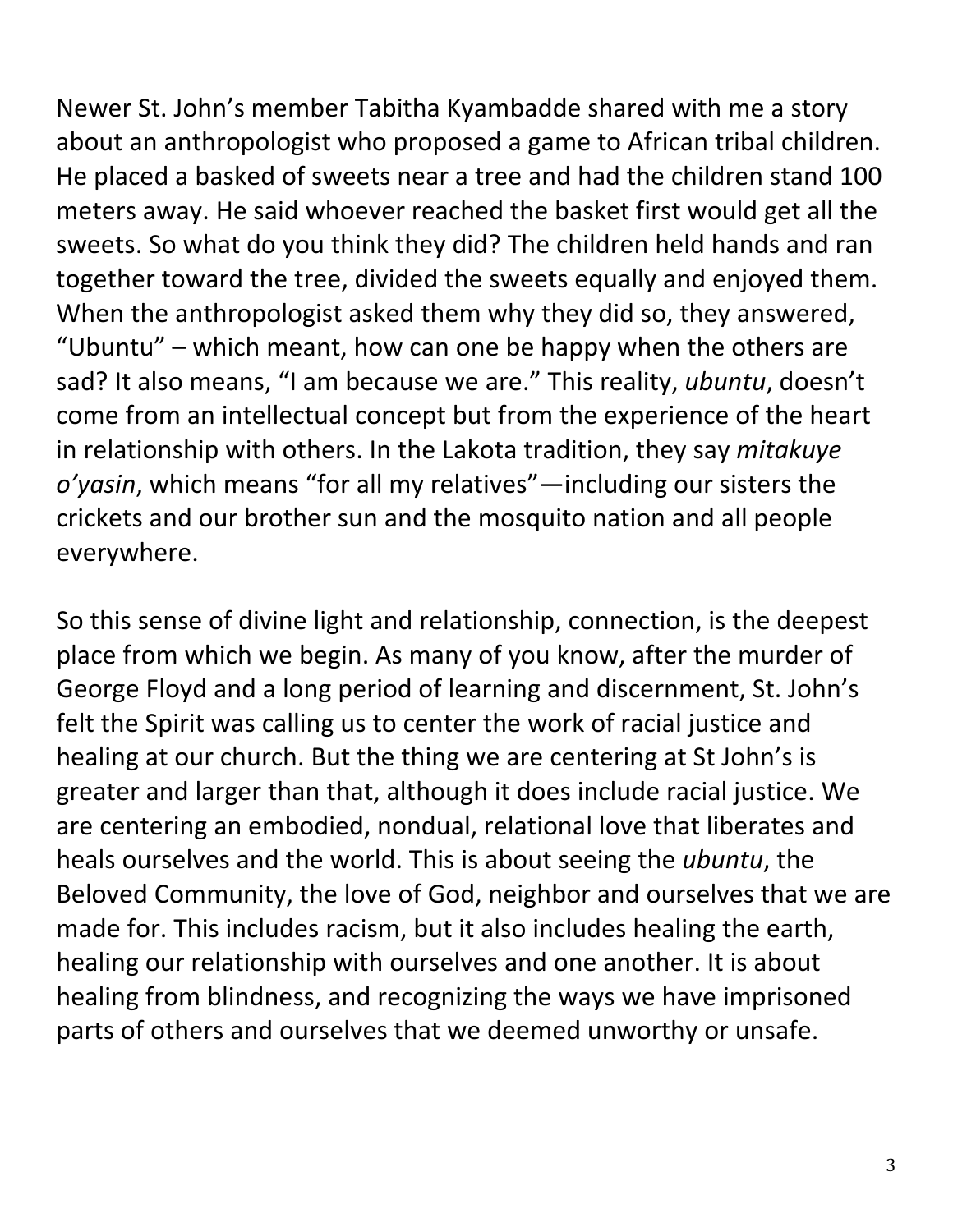As I mentioned before, the sense of existential emptiness is everywhere in our culture. What are you hungry for? Can you describe it? People in all kinds of institutions are looking at things as they are now structured and saying, I'm not sure I want any of this. This is true of the church as well. As you will hear in the annual meeting that is coming next, St. John's like so many other churches is shrinking a bit. We have fewer members, and although those who remain are strongly engaged and even more generous than ever, our expenses are rising. We don't know how much of this was about the pandemic or how much of it is permanent. But we have a choice and a chance, as national Episcopal Church priest Stephanie Spellers says. We can choose to be a people who want to throw all our eggs into the basket of what really matters. To find that which we are truly hungry for and then spend our energy and attention there. I know what I am hungry for and what nourishes me. It is to have true community and real guidance, including inner guidance, that I need to embody divine light. I am nourished when I am in alignment with my own deepest self where God dwells, and when I am seeking true, heartcentered relationship with all others. When I let that connectedness impact how I spend my time and how I play my part in healing the systems that deny BIPOC people and the earth the chance to thrive. At St. John's, we are seeking to have our worship and study and programs and service all act from and move toward this place. In short, to walk Jesus' Way of Love.

To do this we can take the risk to admit where we ourselves need what Jesus was describing in today's scripture. We do need liberation and healing in order to embody divine light in all that we are and do and say. If I were to ask you what you need liberation or healing from, how would you answer that? Are there areas in your life in which you have been stuck? Do you sometimes feel trapped or unable to do anything about things that matter greatly to you? What if there could be healing and freedom about these things?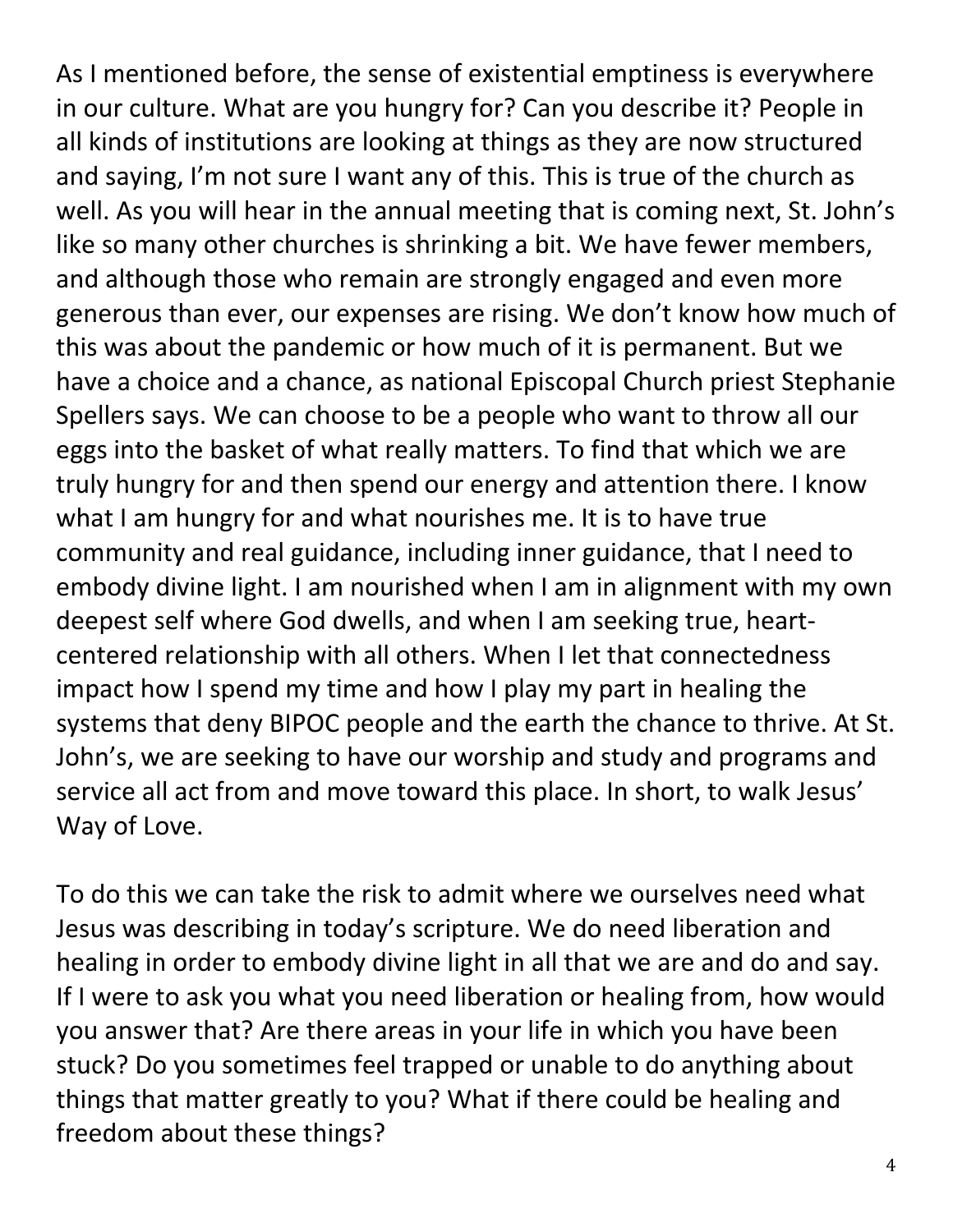We are not alone. There is a worldwide awakening of people all over the place who are trying to find that which really nourishes them. For example, there is a network of churches who call themselves Wild Churches who primarily worship outdoors, who insist we are part of the earth, not master of it, and who seek the inseparable healing of all creation including humanity. There has been the Healing Prayer Tents in North Minneapolis that have now morphed into a monthly zoom "Come Together" of BIPOC leaders who are inviting white neighbors into change and healing and doing our work. There is the indigenous wisdom of both Native American and Celtic Christians who teach us that what is deepest in us, what we know in our hearts, is true even if we need healing to see it. Right in front of us is an unbroken thread of wise teachers within Christianity and outside of it, who discovered divine light in themselves and in other beings and shared it. It is everywhere.

This is the journey we are on. We are recovering the wisdom that exists at the heart of our faith; moving from duality to unity; and embodying divine light through following a radically expansive Way of Love that expresses itself right here, right now.

Jesus describes the "year of God's favor" in today's scripture. That is a reference to the ancient Jewish practice of jubilee, the year in which the land laid fallow, they did not plant anything to give the earth itself the chance to rest, and a year in which debts were forgiven. It was a year to reset and renew themselves. Let's allow this year at St. John's to be a year of Jubilee. A year to connect with that which is most important. At this time of transition and crossroads, St. John's has the opportunity to recognize and choose what our unique identity is about. We can look at what our creative embodiment of divine light has been, is now, and will be in the future. There is this thing greater than the sum of our parts, this entity called St John's. Can you feel it?